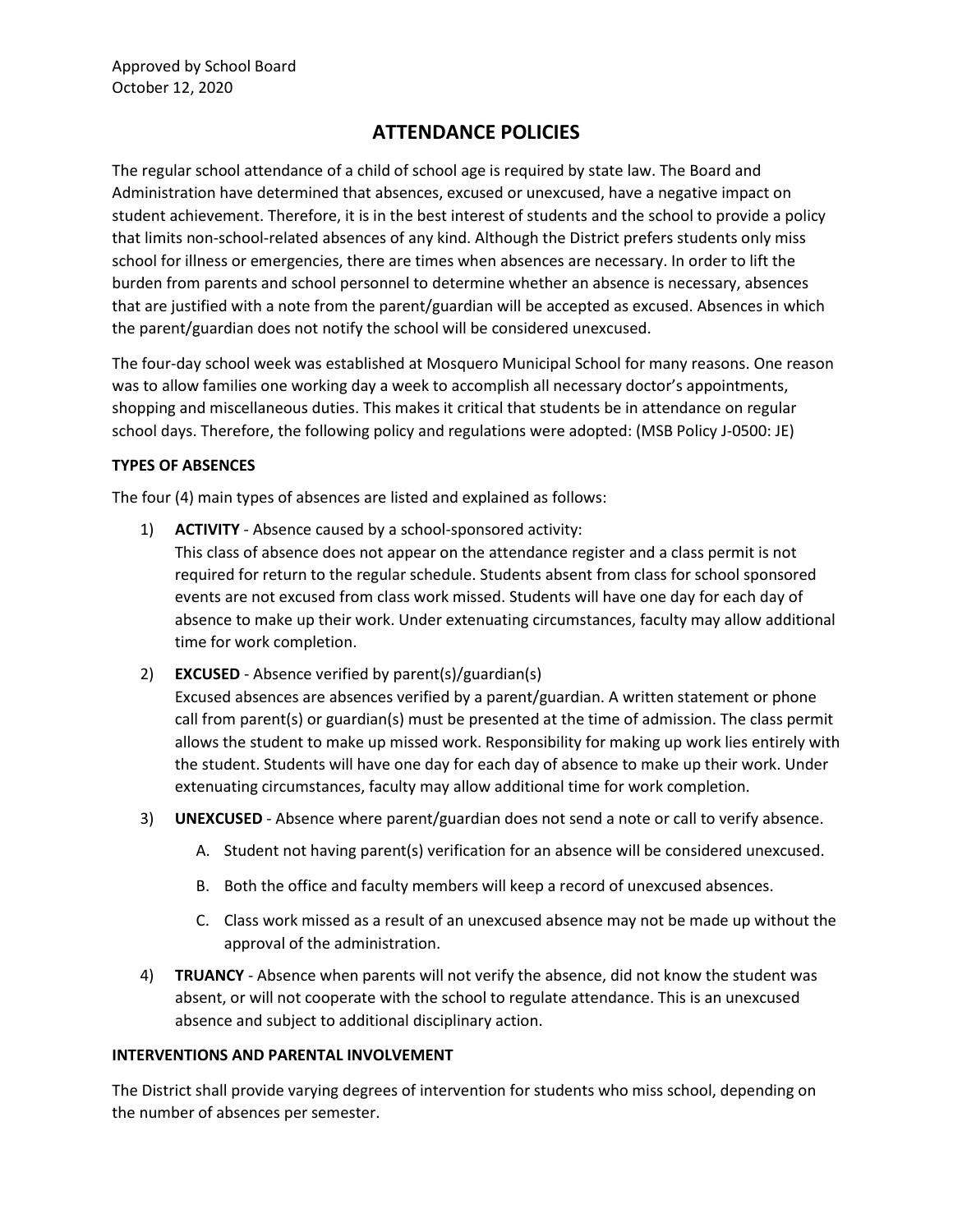Approved by School Board October 12, 2020

**Individual prevention** is called for if a student misses five percent (5%) (1.8 or 2 days per quarter) or more but less than ten percent (10%) (3.6 or 4 days per quarter) of classes or days of school. For elementary school absences, the parent is to be contacted by the attendance team for discussion. Middle school and high school absence discussions by the attendance team are to be with the parent and student. The discussions shall inform the parties of:

- the student's attendance history,
- interventions or services available to the student or family, and
- consequences of further absences which may include referral to the Children, Youth and Families Department for excessive absenteeism,

**Early Intervention** is called for if a student misses ten percent (10%) (3.6 or 4 days per quarter) or more but less than twenty percent (20%) (7.2 or 8 days per quarter) of classes or days of school. At this stage, the attendance team shall:

- notify the parent in writing by mail or personal service,
- provide the date, time and place for a meeting to be held for the purpose of developing intervention strategies to keep the student in an educational setting, and
- establish the following:
	- o a specific intervention plan for the student,
	- o weekly progress monitoring, and
	- o a contract for attendance.

**Intensive Support** is called for if a student misses twenty percent (20%) (7.2 or 8 days per quarter) or more of the classes or days of school. At this stage, the attendance team shall:

- notify the parent in writing by mail or personal service, and
- provide the date, time and place for a meeting to be held with the parent, principal or superintendent of the school and the attendance team for the purpose of:
	- o establishing non-punitive consequences for the student at the school level,
	- o identifying appropriate specialized supports needed to help the student address the underlying causes of excessive absenteeism, and
	- o apprising the student and the parent of the consequences of further absences.

Student-teacher incompatibility, if alleged, will require consultation with the teacher and a meeting initiated by the principal or superintendent with the student, parent and teacher.

If a student does not respond to intensive support as implemented above by continued absence (excessive absenteeism), the School Board shall consult with the Superintendent in executive session on the issue and shall cause the student to be reported to the probation services office of the appropriate judicial district for the purpose of an investigation as to whether the student should be considered a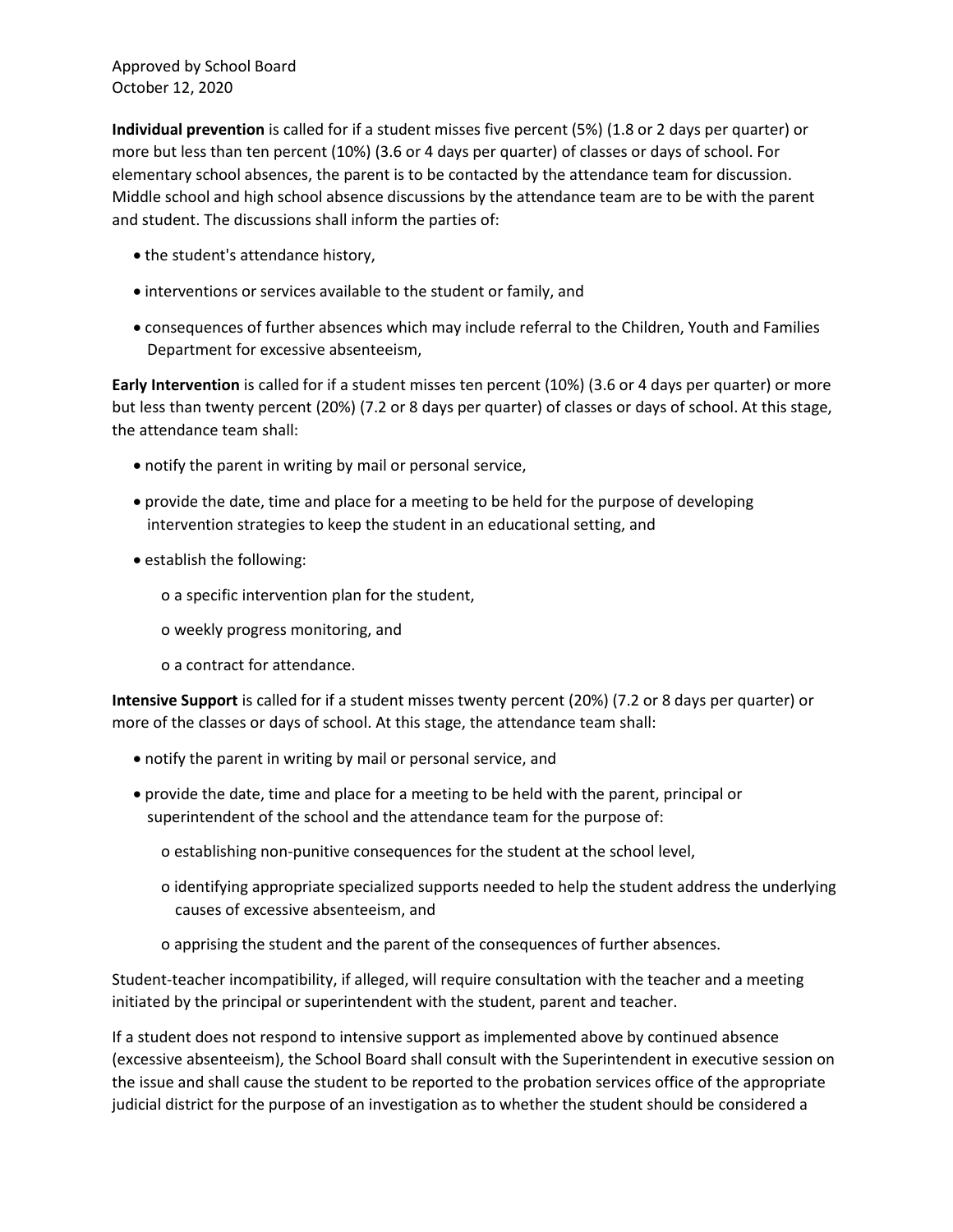Approved by School Board October 12, 2020

neglected child or a child in a family in need of family services, subjecting the child to provisions of the Children's code.

The records supporting such action shall be provided to the juvenile probation services office by the Superintendent within ten (10) days of the identification of the student excessively absent.

Consequences shall not include out-of-school suspension or expulsion, but should focus on intervention and fostering retention of students in the educational setting.

Only after exhaustion of intervention strategies may the District consider withdrawal of the student from membership in the school. Consulting with the juvenile probation services office or the caseworker for child services should be accomplished before such action.

## **EXCESSIVE ABSENCES – Secondary Students (Grades 7-12)**

For those students identified as in need of Individual Prevention, Early Intervention, or Intensive Support, Friday school serves as an opportunity to make up all work that was missed for the excessive absence. Attendance at the Friday school will allow students to reduce their absence percentages. Students will be allowed to use Friday makeup days only four (4) times per semester in any one (1) class. Failure to show up for Friday make-up day may result in loss of credit for each affected high school course (or promotion points for each affected middle school course) in which excessive absences have occurred. The decision regarding the loss of credit (or points) will be made by an administrator after the holding of a "credit hearing" at which the student and his/her parents/guardians will be permitted to present any information they believe should be considered (including grades, medical documentation, unavoidable family emergencies, etc.). Students that have lost credit (or points) in a class due to absence will remain in that class and continue to attend the class until the end of the semester.

## **FRIDAY SCHOOL**

Unless other arrangements are made, the hours for Friday School are 8:00-12:00. Students serving Friday School are to report on-time and with enough work to keep busy for the entire morning. Students arriving late or without supplies/schoolwork will not be allowed to attend. They should be prepared to do quiet seatwork, without interaction with other students, until class has been completed. Students in Friday School are responsible for transportation to and from the school.

## **ABSENCES FOR RELIGIOUS INSTRUCTION**

Any student may, subject to the approval of the administration, be excused from Mosquero Schools to participate in religious instruction for not more than one hour each day with the written consent of his or her parent(s) or guardian(s) at a time period not to conflict with the academic program of the school. The local School Board and its employees shall not assume responsibility for the religious instructions or permit them to be conducted on school property during school hours. (Board Policy J-1900: JHCB; NMSA 22-12A-9)

#### **STEPS TO FOLLOW WHEN ABSENT**

1) Have a parent or guardian phone the school and inform the office of your absence before 10:00 a.m., on the day of your absence if possible.